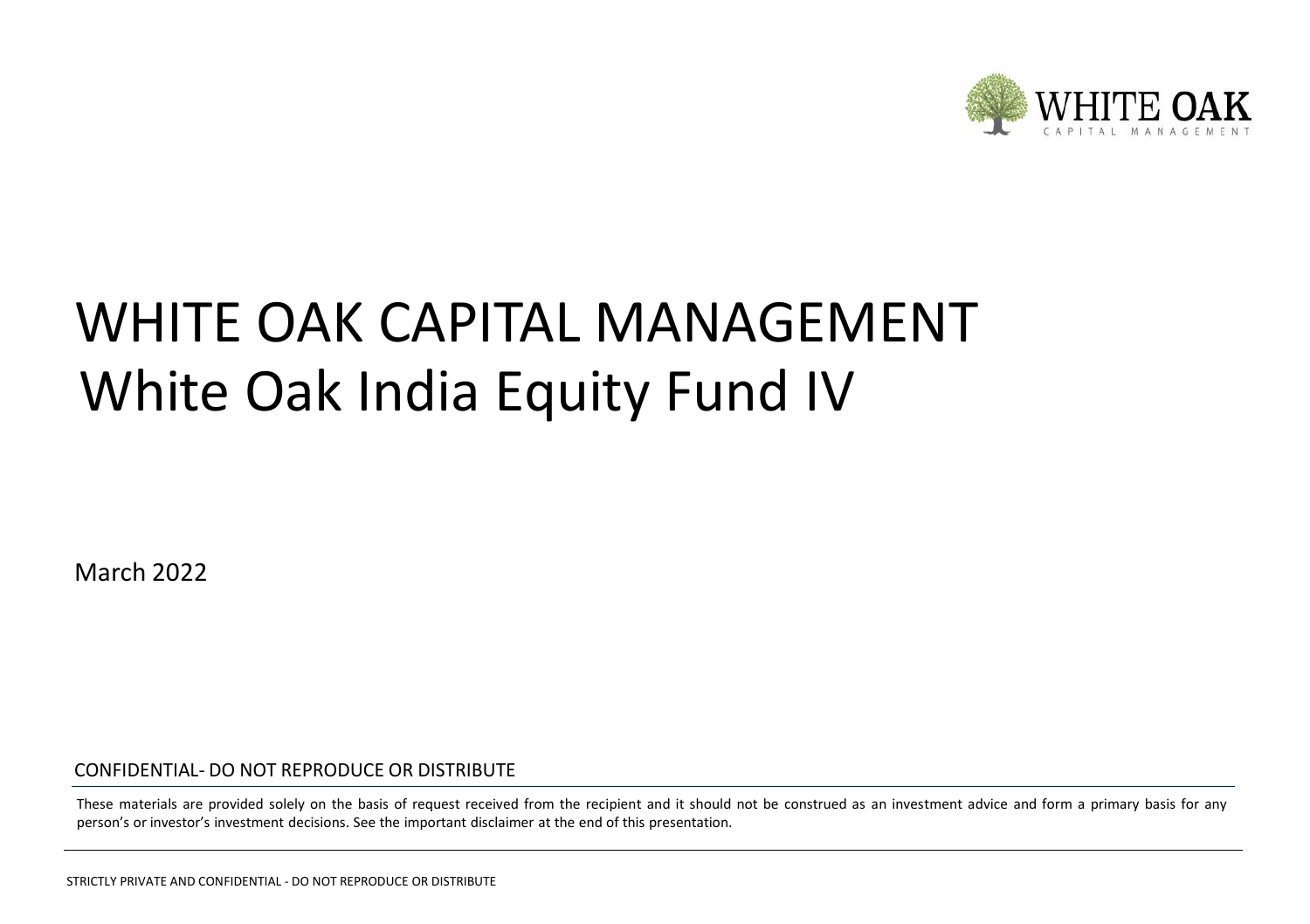## Portfolio Performance



## 07 April 2021 – 31 March 2022, for Class A shares

|                                        | Fund    | <b>Benchmark %</b><br><b>S&amp;P BSE 5001</b> | <b>Excess Returns</b><br>(bps) |
|----------------------------------------|---------|-----------------------------------------------|--------------------------------|
| <b>YTD 2022</b>                        | $-5.4%$ | $-0.3%$                                       | $-515$                         |
| Part 2021                              | 22.2%   | 20.9%                                         | $+127$                         |
| <b>Since Inception</b><br>(Cumulative) | 15.6%   | 20.6%                                         | $-503$                         |

| <b>S&amp;P BSE 100</b><br>Large cap <sup>1</sup> | <b>S&amp;P BSE 150</b><br>Mid cap <sup>1</sup> | <b>S&amp;P BSE 250</b><br>Small $cap1$ |
|--------------------------------------------------|------------------------------------------------|----------------------------------------|
| 0.6%                                             | $-2.9%$                                        | $-3.9%$                                |
| 18.8%                                            | 25.9%                                          | 36.2%                                  |
| 19.5%                                            | 22.3%                                          | 30.8%                                  |

Inception: 07 April 2021. <sup>1</sup>Fund performance in INR v/s S&P BSE 500 TR Index , Part 2021 data analysed from 07 Apr 2021 through 31 Dec 2021. The performance is net of all fees and expenses for Class A shares. Past performance is not a reliable indicator of future results.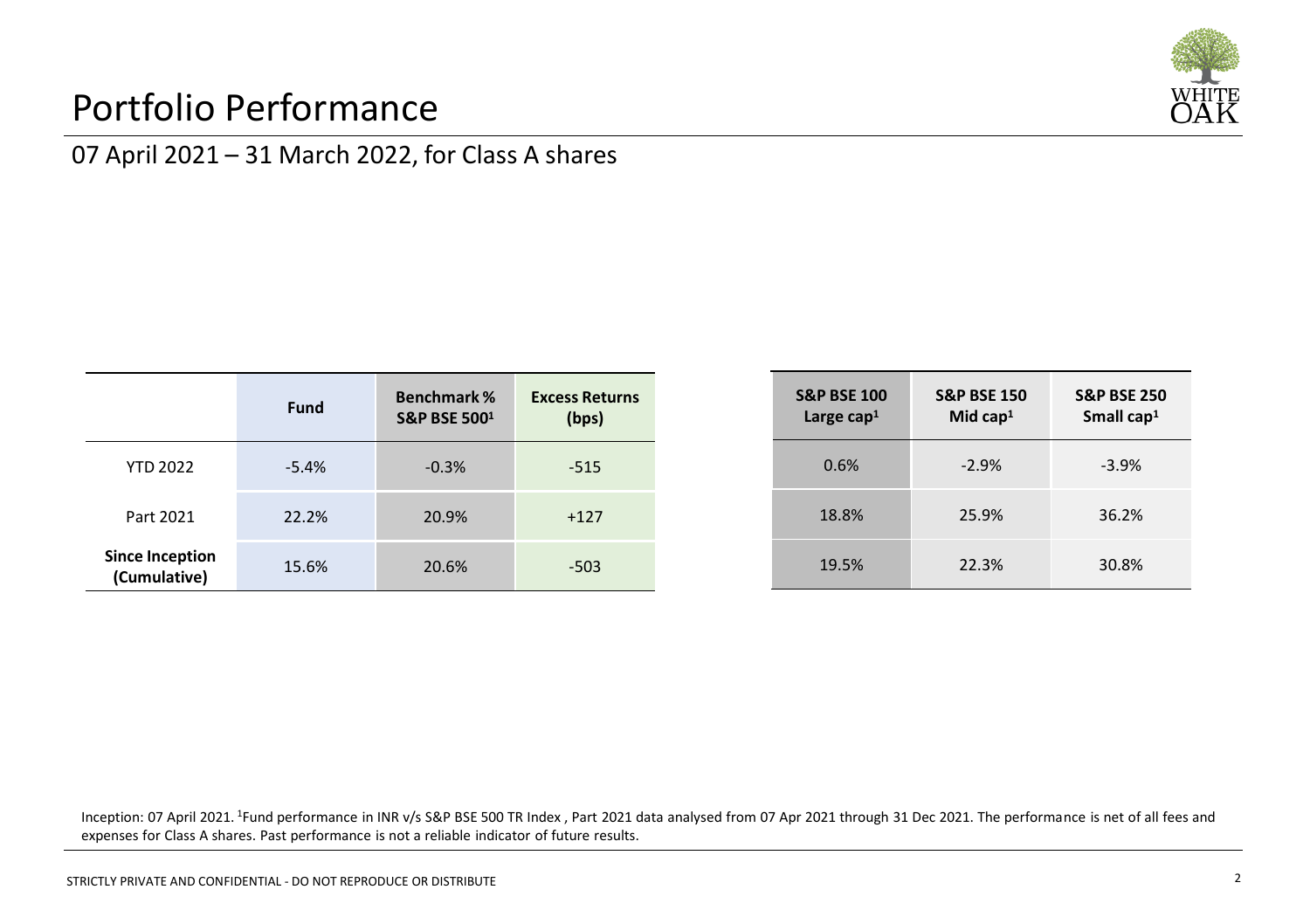

## Market Cap Attribution Analysis

### Stock selection drives performance : 07 April 2021 – 31 March 2022





|                     | Fund                     |                         | <b>Benchmark</b>         |                        | Attribution                 |                             |                             |
|---------------------|--------------------------|-------------------------|--------------------------|------------------------|-----------------------------|-----------------------------|-----------------------------|
|                     | Average<br>Weight<br>(%) | Total<br>Return<br>(% ) | Average<br>Weight<br>(%) | Total<br>Return<br>(%) | Selection<br>Effect<br>(% ) | Allocation<br>Effect<br>(%) | Total<br>Attribution<br>(%) |
| Large Cap           | 54.0                     | 19.1                    | 78.2                     | 21.2                   | $-1.1$                      | $-0.1$                      | $-1.2$                      |
| Mid Cap             | 25.4                     | 36.9                    | 14.5                     | 18.1                   | 5.0                         | $-0.2$                      | 4.7                         |
| Small Cap           | 14.9                     | 16.4                    | 7.2                      | 21.4                   | $-1.7$                      | $-0.3$                      | $-2.0$                      |
| Cash/Futures/Others | 5.7                      | 0.0                     | 0.0                      | 0.0                    |                             |                             | $-3.1$                      |
| Total               | 100.0                    | 19.0                    | 100.0                    | 20.7                   | 2.2                         | $-3.8$                      | $-1.6$                      |

**<sup>1</sup>**FactSet's Attribution Analysis. Performance is gross of fees, taxes and expenses. Market Cap Classification as per Securities and Exchange Board of India (SEBI) guidelines.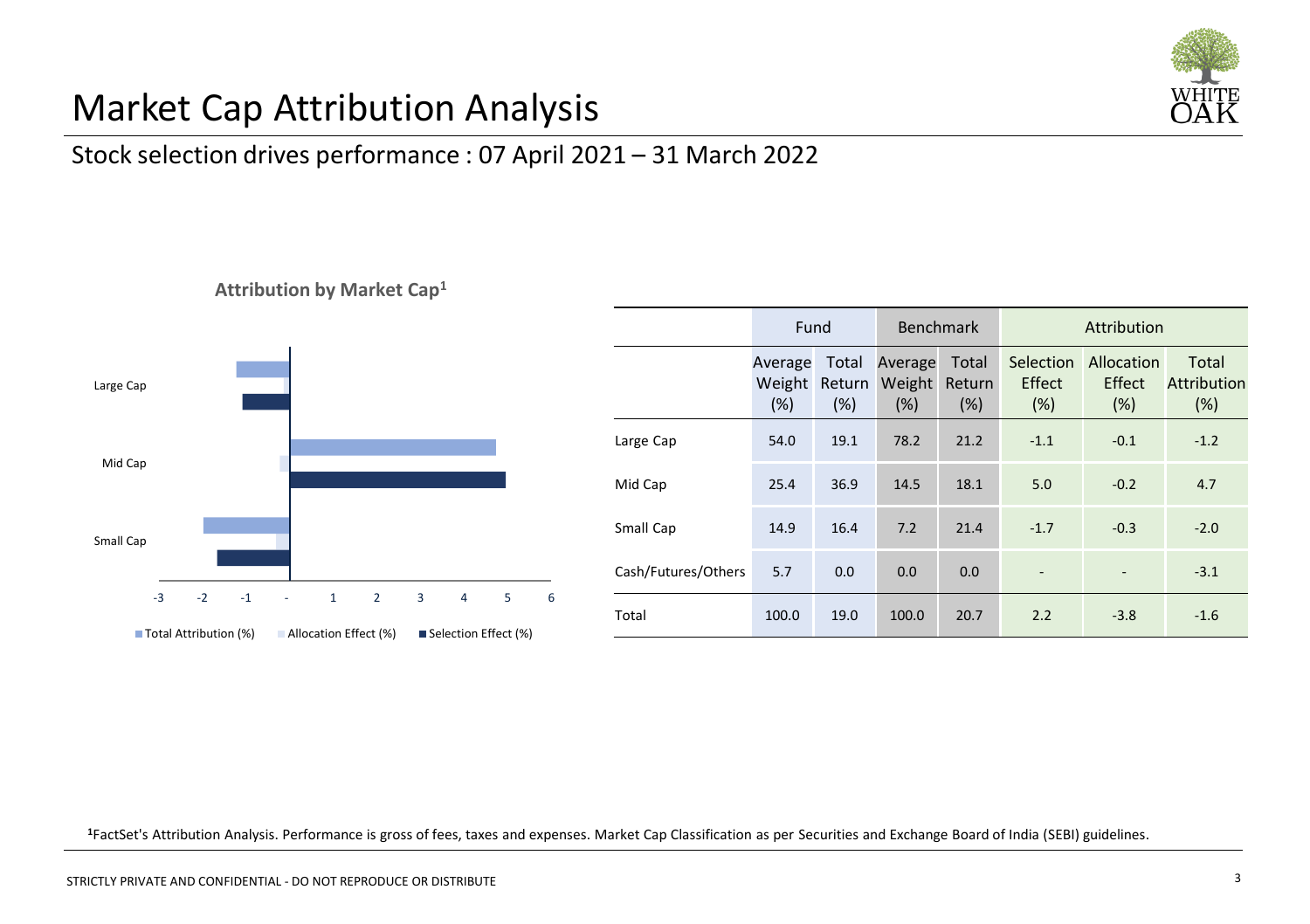

## Sector Attribution Analysis

#### Stock selection drives performance : 07 April 2021 – 31 March 2022



| Sector                  | Fund                     |                           | <b>Benchmark</b>         |                           | Attribution   |                                       |                                 |
|-------------------------|--------------------------|---------------------------|--------------------------|---------------------------|---------------|---------------------------------------|---------------------------------|
|                         | Average<br>Weight<br>(%) | Total<br>Return<br>$(\%)$ | Average<br>Weight<br>(%) | Total<br>Return<br>$(\%)$ | Effect<br>(%) | Selection Allocation<br>Effect<br>(%) | Total<br>Attributio<br>$n (\%)$ |
| Comm Services           | 1.7                      | 10.6                      | 2.8                      | 29.3                      | $-0.5$        | $-0.1$                                | $-0.6$                          |
| Consumer Disc           | 12.5                     | 24.6                      | 8.2                      | 19.0                      | 0.5           | $-0.4$                                | 0.1                             |
| <b>Consumer Staples</b> | 6.5                      | $-6.4$                    | 7.8                      | 6.1                       | $-0.9$        | 0.3                                   | $-0.6$                          |
| Energy                  | 0.0                      | 0.0                       | 9.0                      | 32.1                      | 0.0           | $-1.0$                                | $-1.0$                          |
| <b>Financials</b>       | 29.8                     | 17.4                      | 30.3                     | 9.9                       | 2.3           | $-0.3$                                | 2.0                             |
| <b>Health Care</b>      | 7.8                      | 2.5                       | 5.7                      | 10.3                      | $-0.6$        | $-0.1$                                | $-0.7$                          |
| Industrials             | 5.1                      | 33.7                      | 7.2                      | 25.9                      | 0.1           | $-0.1$                                | 0.0                             |
| <b>Information Tech</b> | 20.9                     | 56.3                      | 13.8                     | 32.6                      | 3.9           | 1.4                                   | 5.2                             |
| Materials               | 9.6                      | 14.1                      | 10.8                     | 27.8                      | $-1.6$        | $-0.1$                                | $-1.7$                          |
| Real Estate             | 0.4                      | 60.0                      | 0.8                      | 42.3                      | 0.0           | 0.0                                   | 0.0                             |
| Utilities               | 0.0                      | 0.0                       | 3.7                      | 55.3                      | 0.0           | $-1.2$                                | $-1.2$                          |
| Cash/Futures/Others     | 5.7                      | 0.0                       | 0.0                      | 0.0                       |               |                                       | $-3.1$                          |
| Total                   | 100.0                    | 19.0                      | 100.0                    | 20.7                      | 3.1           | $-4.8$                                | $-1.6$                          |

<sup>1</sup>FactSet's Attribution Analysis: GICS Classification. Performance is gross of fees, taxes and expenses.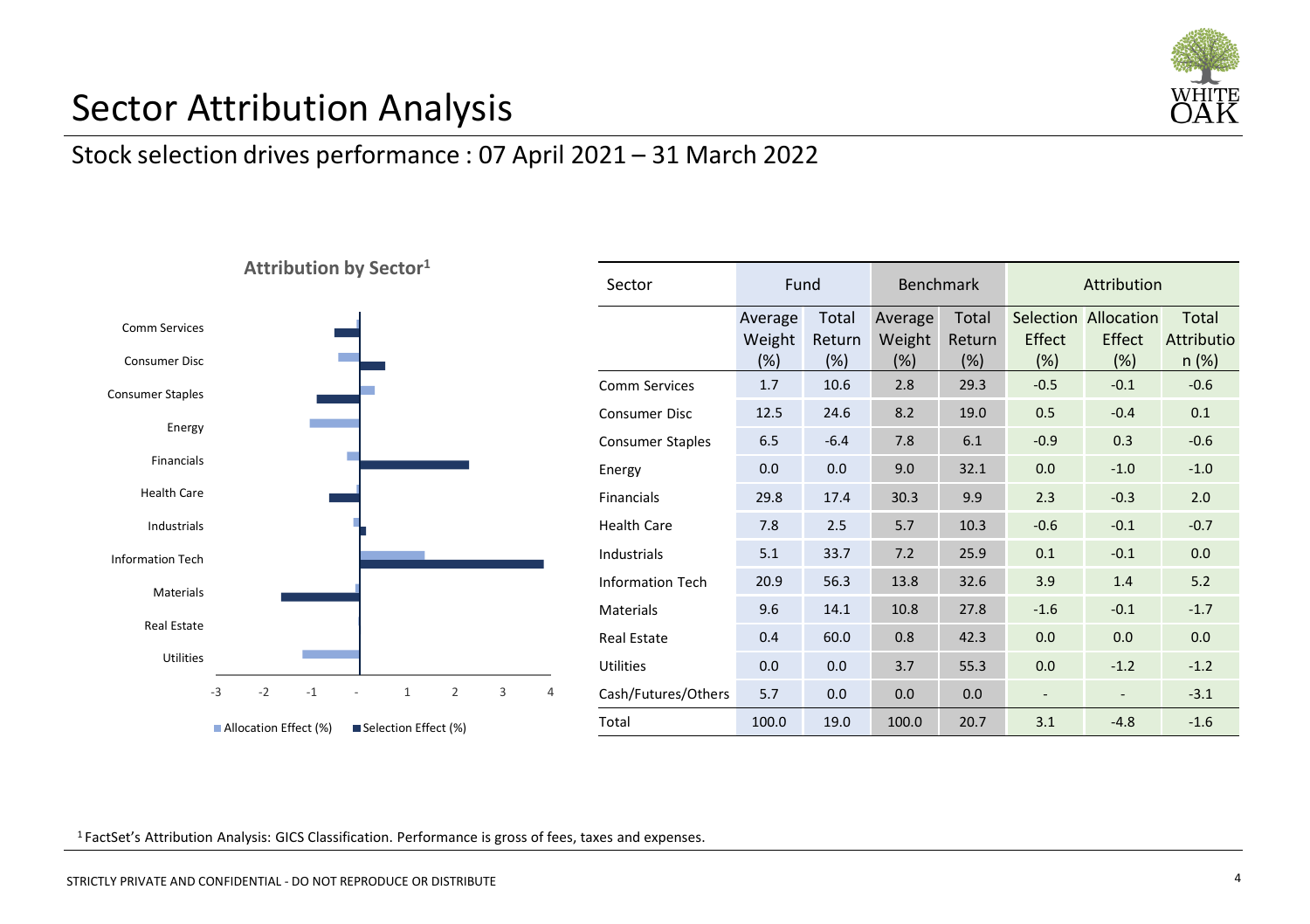

## Portfolio Performance

## Top 10 contributors and detractors for 07 April 2021 – 31 March 2022

| <b>Top 10 Contributors</b>   | <b>Ending</b><br>Weight (%) | (%)      | <b>Total Return Contribution</b><br>to Alpha (bps) |  |
|------------------------------|-----------------------------|----------|----------------------------------------------------|--|
|                              |                             |          |                                                    |  |
| <b>Persistent Systems</b>    | 3.7                         | $+144.6$ | $+200$                                             |  |
| Coforge                      | 1.7                         | $+45.1$  | $+148$                                             |  |
| <b>Mphasis</b>               | 2.8                         | $+99.1$  | $+113$                                             |  |
| Bajaj Finserv                | 2.6                         | $+78.9$  | $+98$                                              |  |
| <b>Titan Company</b>         | 4.4                         | $+67.9$  | $+92$                                              |  |
| L&T Technology Services      | 1.0                         | $+97.5$  | $+48$                                              |  |
| Navin Fluorine International | 2.0                         | $+36.6$  | $+45$                                              |  |
| <b>Infosys</b>               | 8.4                         | $+35.9$  | $+39$                                              |  |
| Fine Organic Industries      | 1.2                         | $+60.7$  | $+36$                                              |  |
| <b>Hindustan Unilever</b>    | 0.0                         | $-11.4$  | $+35$                                              |  |

| <b>Top 10 Detractors</b>        | <b>Ending</b><br>Weight (%) | <b>Total Return</b><br>(%) | <b>Contribution</b><br>to Alpha (bps) |  |
|---------------------------------|-----------------------------|----------------------------|---------------------------------------|--|
|                                 |                             |                            |                                       |  |
| Indigo Paints                   | 1.3                         | $-29.4$                    | $-101$                                |  |
| Sequent Scientific              | 0.5                         | $-49.6$                    | $-69$                                 |  |
| Nestle India                    | 4.2                         | $+1.0$                     | $-66$                                 |  |
| Axis Bank                       | 2.8                         | $+10.6$                    | $-51$                                 |  |
| Matrimony.com                   | 0.7                         | $-38.1$                    | $-44$                                 |  |
| Dodla Dairy                     | 0.7                         | $-26.7$                    | $-41$                                 |  |
| 3M India                        | 0.8                         | $-27.4$                    | $-34$                                 |  |
| <b>Crompton Greaves</b>         | 0.9                         | $-3.6$                     | $-32$                                 |  |
| <b>Garware Technical Fibres</b> | 1.4                         | $+7.7$                     | $-22$                                 |  |
| Metropolis Healthcare           | 0.6                         | $-30.0$                    | $-22$                                 |  |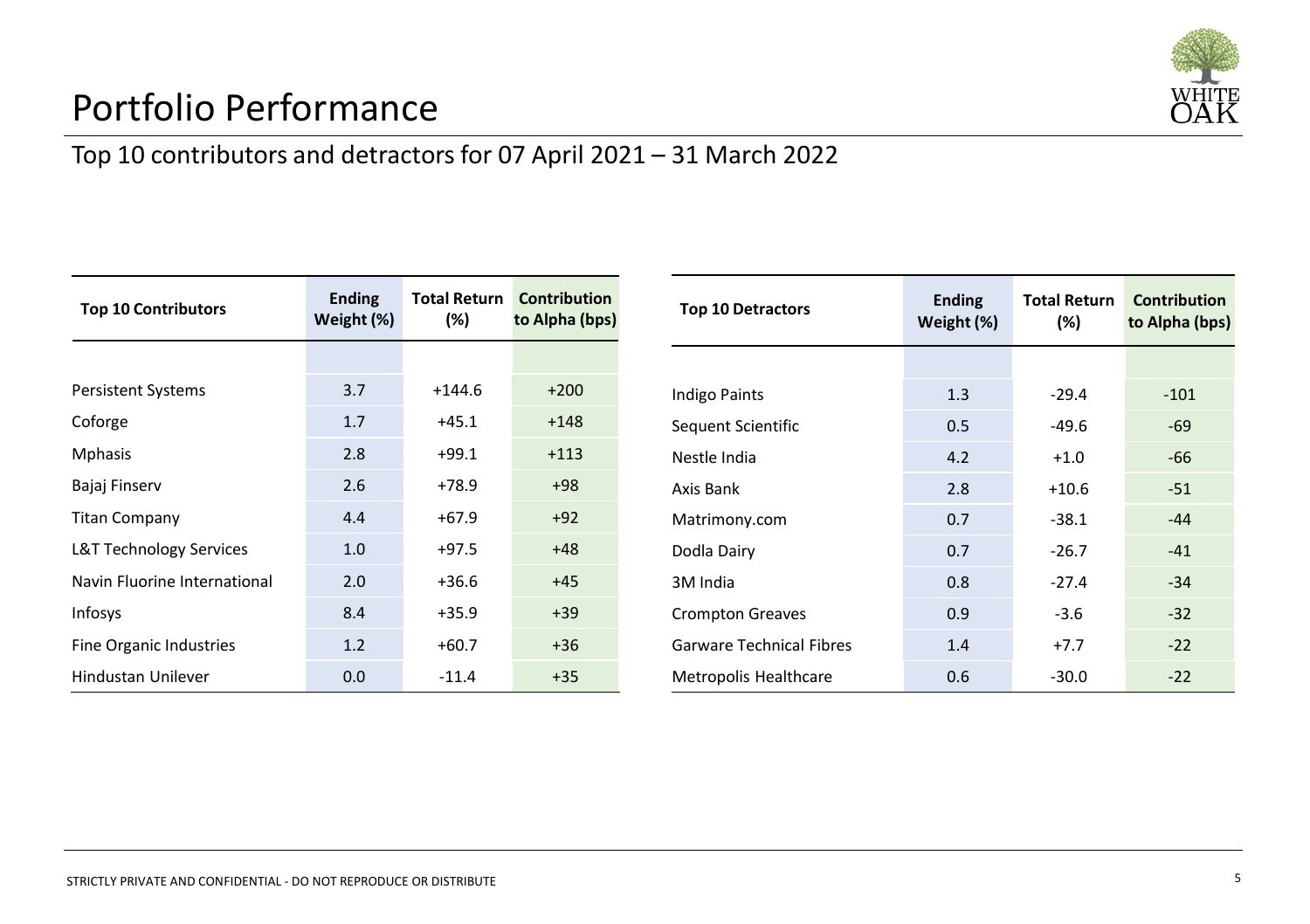

## Portfolio Composition

#### As at 31 March 2022



**GICS Sector Weights1**

Portfolio S&P BSE 500





<sup>1</sup>The number inside the bars denote the number of companies in each classification. Market Cap Classification as per Securities and Exchange Board of India (SEBI) guidelines.